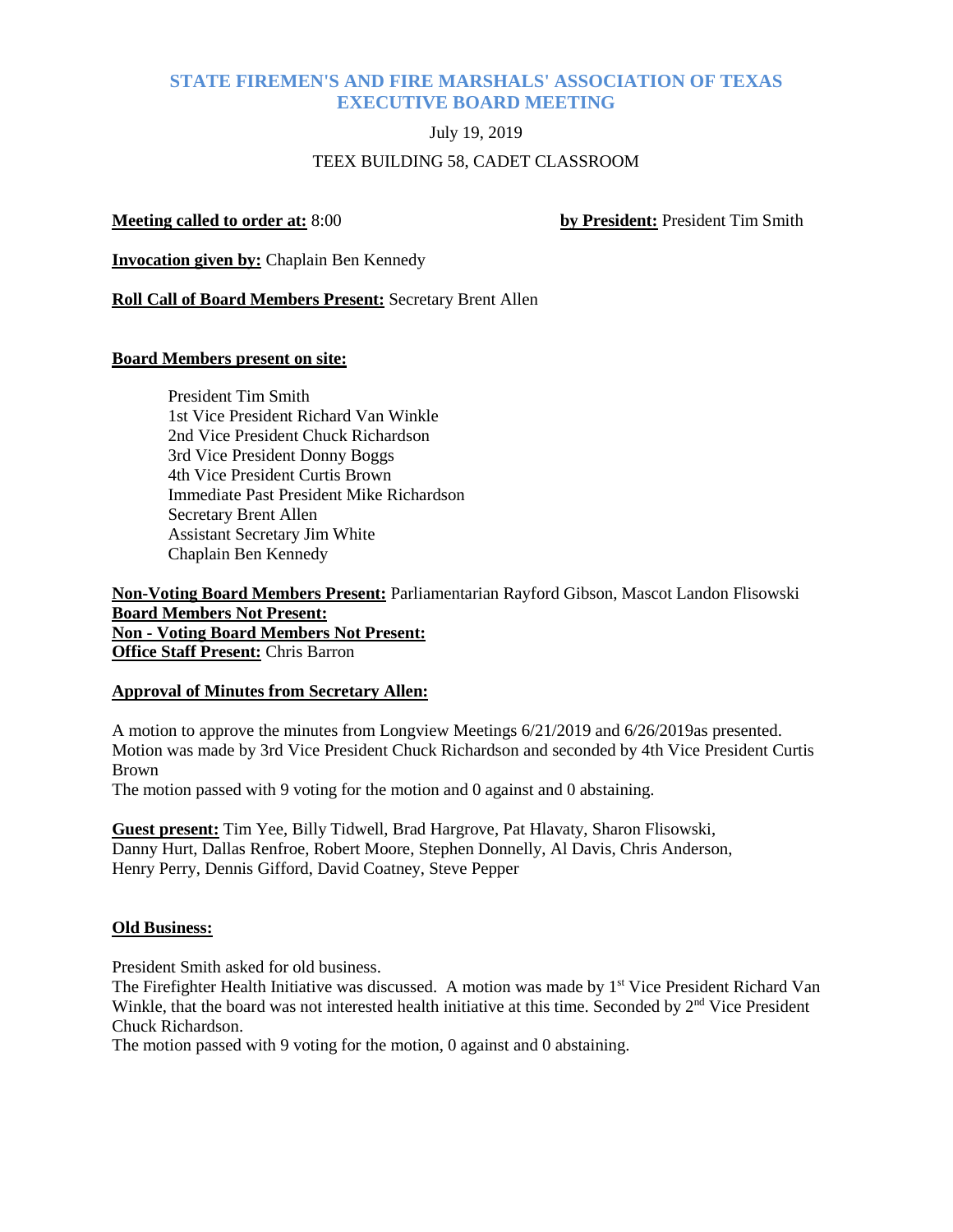#### **New Business:**

#### **SFFMA Committee Appointments**

Motion was made to approved the SFFMA committee appointments for the years 2019-2020, by I.P.P. Mike Richardson and seconded by 4th Vice President Curtis Brown The motion passed with 9 voting for the motion and 0 against and 0 abstaining.

#### **4 City Conference Rotation Concept**

With the strain on getting members to come to the training conference and convention, Chris Anderson of Santa Fe Fire Dept. spoke on a four city rotation for conventions. Chris stated that there districts that were on board with this option. Basically, the four city rotation Chris presented, were Galveston #1, San Marcus #2, Lubbock #3, and McAllen #4.

There was some of the discussion that a constitutional amendment may be needed. That the board could maybe deal with it by policy, when problem arise.

#### **Lobbyist Position**

Discussion was held about hiring a lobbyist to work on an annual basis or in the off season. And with the all the hard work by J. Pete Laney has done, along a great amount of bills being passed from his work, along with Chris and Mike.

I.P.P. Mike Richardson made a motion to retain J. Pete Laney as our lobbyist for the SFFMA, it was seconded by 1<sup>st</sup> Vice President Richard Van Winkle.

The motion passed with 9 voting for the motion and 0 against and 0 abstaining

#### **Pumper Races**

Stephen Donnelly spoke on the pumper races, Items spoke on

- Postpone till Lubbock Convention and Conference
- Promote the Pumper Races
- Deadline for Pumper Races and Golf Tournament April 15
- Look into Trophies
- Maybe Have a Firefighter Challenge

#### **2019 Budget Adjustments**

Director Barron stated adjustments need to be approved for the budget.

With that being said,  $2<sup>nd</sup>$  Vice President Chuck Richardson made the motion to approve the budget adjustments and I.P.P. Mike Richardson seconded the motion.

The motion passed with 9 voting for the motion and 0 against and 0 abstaining.

#### **Executive Session**

The executive board went into executive session 2at 9:07 a.m. The executive board came out of executive session at 10:26 a.m. The following action was taken executive session. A motion was made by  $1<sup>st</sup>$  Vice President Richard Van Winkle and seconded by 2<sup>nd</sup> Vice President Chuck Richardson to resend the action of making Harvie Cheshire treasure for the SFFMA.

The motion passed with 9 voting for the motion and 0 against and 0 abstaining